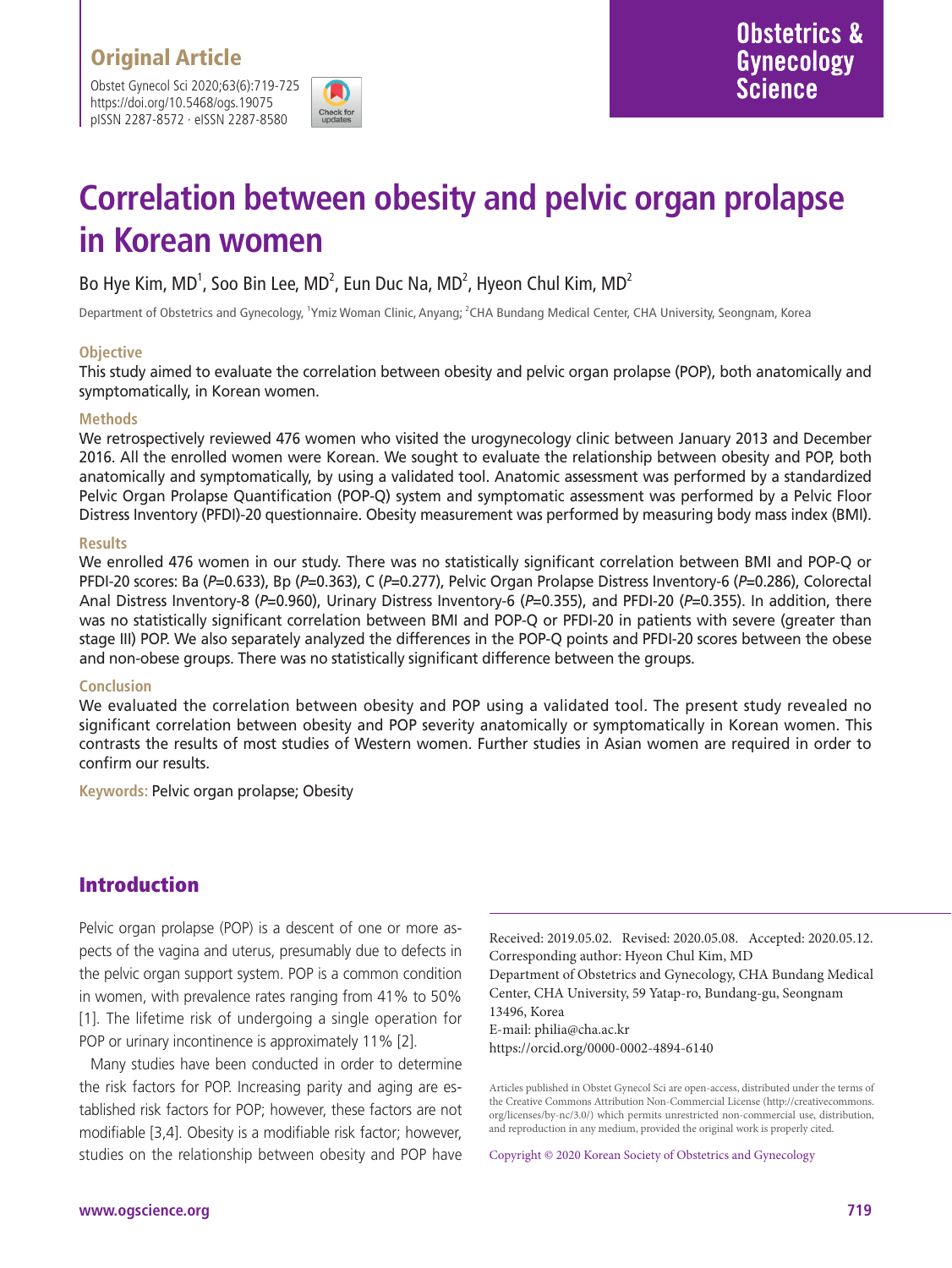Vol. 63, No. 6, 2020

shown inconsistent results. Many of these studies did not use a validated tool for the evaluation of POP. Obesity is associated with pelvic floor symptoms, as indicated by previous studies [5,6].

Understanding the impact of obesity on POP is crucial as obesity is a modifiable risk factor whose prevalence is increasing, especially in women [7]. The diagnostic criteria for obesity differs between Western and Asian women. Moreover, studies in Asian women are scarce. The objective of this study was to evaluate the correlation between obesity and POP, both anatomically and symptomatically, in Korean women.

### Materials and methods

We retrospectively reviewed the medical records of patients whose chief complaints were related to POP, and who visited the CHA Bundang Medical Center from January 2013 to December 2016. All of the enrolled women were Korean.

Each patient underwent a comprehensive physical examination, which included a standardized Pelvic Organ Prolapse Quantification (POP-Q) examination for the anatomical assessment of POP. A POP-Q examination was performed by a practitioner with the patient in the lithotomy position during the valsalva strain. At the initial visit, we recorded height, weight, and results of the POP-Q assessment: Ba as the most distal point of the upper anterior vaginal wall, Bp as the most distal point of the posterior vaginal wall, C as the most distal edge of the cervix or vaginal cuff, and total vaginal length (TVL) as the total length of the vagina. The POP degree was represented by the POP stage from 0 to IV based on the POP-Q system [8]. Each patient was also asked to complete the PFDI-20 questionnaire at the initial visit. The PFDI-20 is a validated questionnaire used to assess the degree of pelvic floor symptom distress and is composed of 3 subscales: Pelvic Organ Prolapse Distress Inventory (POPDI)-6, Colorectal Anal Distress Inventory (CRADI)-8, and Urinary Distress Inventory (UDI)-6. Here, we used the PFDI-20 Korean translated version [9].

We evaluated obesity based on the patient's BMI. Generally, obesity is defined as a BMI  $\geq$ 30 kg/m<sup>2</sup> and overweight is defined as a BMI 25–30 kg/m<sup>2</sup> according to the World Health Organization (WHO) guidelines [10]. However, here, we defined obesity as BMI  $\geq$ 25 kg/m<sup>2</sup> as defined previously for the Asia-Pacific population [10].

We analyzed the correlation between obesity and POP using continuous variables and dichotomous variables. We then separately evaluated the correlation between obesity and POP for patients with advanced POP (stages III and IV). We excluded women with incomplete records of height and weight, or POP stage <I at the initial visit. We also excluded women who were pregnant and/or underwent prior surgery due to POP.

We used 2 statistical methods. Pearson's correlation coefficient was used to analyze the correlation of BMI as a continuous variable with POP-Q points and PFDI-20 scores. An independent samples *t*-test was used to evaluate differences between the groups (obese/non-obese) for obesity as a dichotomous variable. The results were considered significant if the *P*<0.05. All statistical analysis was performed using SPSS software (version 24; SPSS Inc., Chicago, IL, USA).

### **Results**

In total, 533 women were reviewed and the following

|           |  |  | Table 1. Demographics and clinical characteristics of patients |  |
|-----------|--|--|----------------------------------------------------------------|--|
| $(n=476)$ |  |  |                                                                |  |

| <b>Variables</b>              | No. (%)     | <b>Mean</b> ±SD |
|-------------------------------|-------------|-----------------|
| Mean age (yr)                 |             | 65.56±11.27     |
| Mean BMI (kg/m <sup>2</sup> ) |             | 24.35±3.08      |
| <25 (non-obese)               | 288 (60.5)  |                 |
| $\geq$ 25 (obese)             | 188 (39.5)  |                 |
| $\geq$ 25 and $\lt$ 30        | 167 (88.8)  |                 |
| $\geq 30$                     | 21(11.1)    |                 |
| Mean parity                   |             | $3.19 \pm 1.50$ |
| Post menopausal status        | 436 (91.6)  |                 |
| Prior pessary use             | 23(4.8)     |                 |
| Prior hysterectomy            | 43(9.3)     |                 |
| Hormonal therapy              | 4(0.8)      |                 |
| POP-Q stage                   |             |                 |
| Stage II                      | 139 (29.2)  |                 |
| Stage III                     | 293 (61.6)  |                 |
| Stage IV                      | 44 (9.2)    |                 |
| Race                          |             |                 |
| Asian                         | 476 (100.0) |                 |

SD, standard deviation; BMI, body mass index; POP-Q, Pelvic Organ Prolapse Quantification.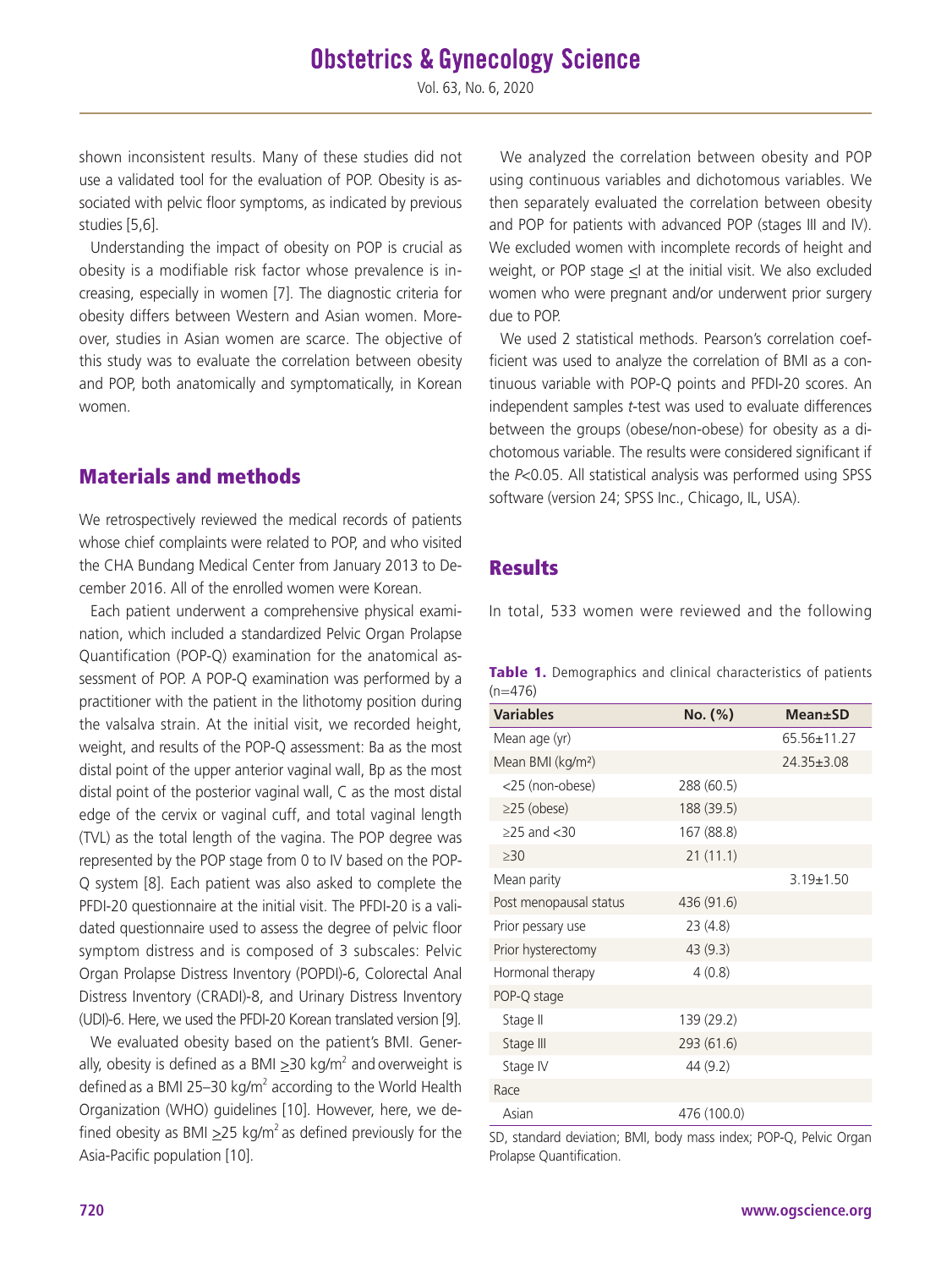## **Obstetrics & Gynecology Science**

Bo Hye Kim, et al. Obesity and pelvic organ prolapse

women were excluded: 27 patients with incomplete records of height and weight, 3 with POP stage ≤I, 15 who underwent hysterectomy due to POP, 8 who underwent prior prolapse surgery, and 4 who were pregnant at the initial visit. Ultimately, 476 women who met the inclusion criteria were enrolled and completed the POP-Q exam. Among the 476 enrolled patients, 370 (77.7%) patients completed the PFDI-20 questionnaire, 223 (80.9%) patients were in the nonobese group, and 147 (78.2%) patients were in the obese group. The study subjects had a mean age of 65.56±11.27 years (91.6% were postmenopausal), a mean BMI of  $24.35\pm3.08$  kg/m<sup>2</sup>, and a mean parity of  $3.19\pm1.50$  (Table 1). The largest group from the POP-Q belonged to stage III and the distribution of the POP-Q points are described in Table 2. All subjects were divided into two groups, an obese group (n=188, 39.5%) and a non-obese group (n=288, 60.5%), based on the BMI cut-off value of 25 kg/m<sup>2</sup>. There were no statistically significant differences in age, parity, and/or prior hysterectomy between the two groups.

To evaluate the correlation between obesity and POP anatomically, we calculated Pearson`s correlation coefficient for BMI and POP-Q points (Ba, Bp, and C). There were no statistically significant correlations between BMI or each POP-Q point (Table 3, Fig. 1). In the same manner, to evaluate the correlation with obesity and POP symptomatically, we calculated Pearson's correlation coefficient for BMI and PFDI-20 and its subscales (POPDI-6, CRADI-8, and UDI-6). There was no statistically significant correlations between BMI and PFDI-20 (Table 3, Fig. 2). In the same manner, we also evaluated the correlation between obesity and POP for patients with severe POP (stage>III). There was no statistically significant correlations between BMI, POP-Q, or PFDI-20 (Table 4) in patients with severe POP. All enrolled patients were dichotomously classified as obese or non-obese. We then separately analyzed the difference between the anatomic and symptomatic correlations between the two groups. No statistically significant anatomical or symptomatic difference was found between the obese and the non-obese groups (Table 5).

Table 2. Distribution of pelvic organ prolapse (POP) stage (n=476)

| <b>POP-Q points</b> | Stage 0  | Stage I    | Stage II  | <b>Stage III</b> | <b>Stage IV</b> |
|---------------------|----------|------------|-----------|------------------|-----------------|
| Ba                  | 5(1.0)   | 49 (10.3)  | 145(30.5) | 240 (50.4)       | 37(7.8)         |
| <b>Bp</b>           | 11(2.3)  | 100(21.0)  | 259(54.4) | 69 (14.5)        | 37(7.8)         |
|                     | 17 (3.6) | 188 (39.5) | 89(18.7)  | 141(29.6)        | 41(8.6)         |

Data are presented as number (%).

POP-Q, Pelvic Organ Prolapse Quantification.

| tress Inventory (PFDI)-20 |                                             |         |  |  |
|---------------------------|---------------------------------------------|---------|--|--|
| <b>Variables</b>          | <b>Pearson's correlation</b><br>coefficient | P-value |  |  |
| POP-Q points              |                                             |         |  |  |
| Ba                        | 0.022                                       | 0.633   |  |  |
| Bp                        | $-0.042$                                    | 0.363   |  |  |
| $\subset$                 | $-0.050$                                    | 0.277   |  |  |
| PFDI-20                   |                                             |         |  |  |
| POPDI-6                   | 0.056                                       | 0.286   |  |  |
| CRADI-8                   | 0.003                                       | 0.960   |  |  |
| $UDI-6$                   | 0.051                                       | 0.340   |  |  |
| PFDI-20                   | 0.048                                       | 0.355   |  |  |
|                           |                                             |         |  |  |

Table 3. Correlation between body mass index (BMI) with Pelvic Organ Prolapse Quantification (POP-Q) points and Pelvic Floor Dis-

POPDI, Pelvic Organ Prolapse Distress Inventory; CRADI, Colorectal Anal Distress Inventory; UDI, Urinary Distress Inventory.



Fig. 1. Correlation between body mass index (BMI) and Pelvic Organ Prolapse Quantification (POP-Q) stage. BMI was not signifi-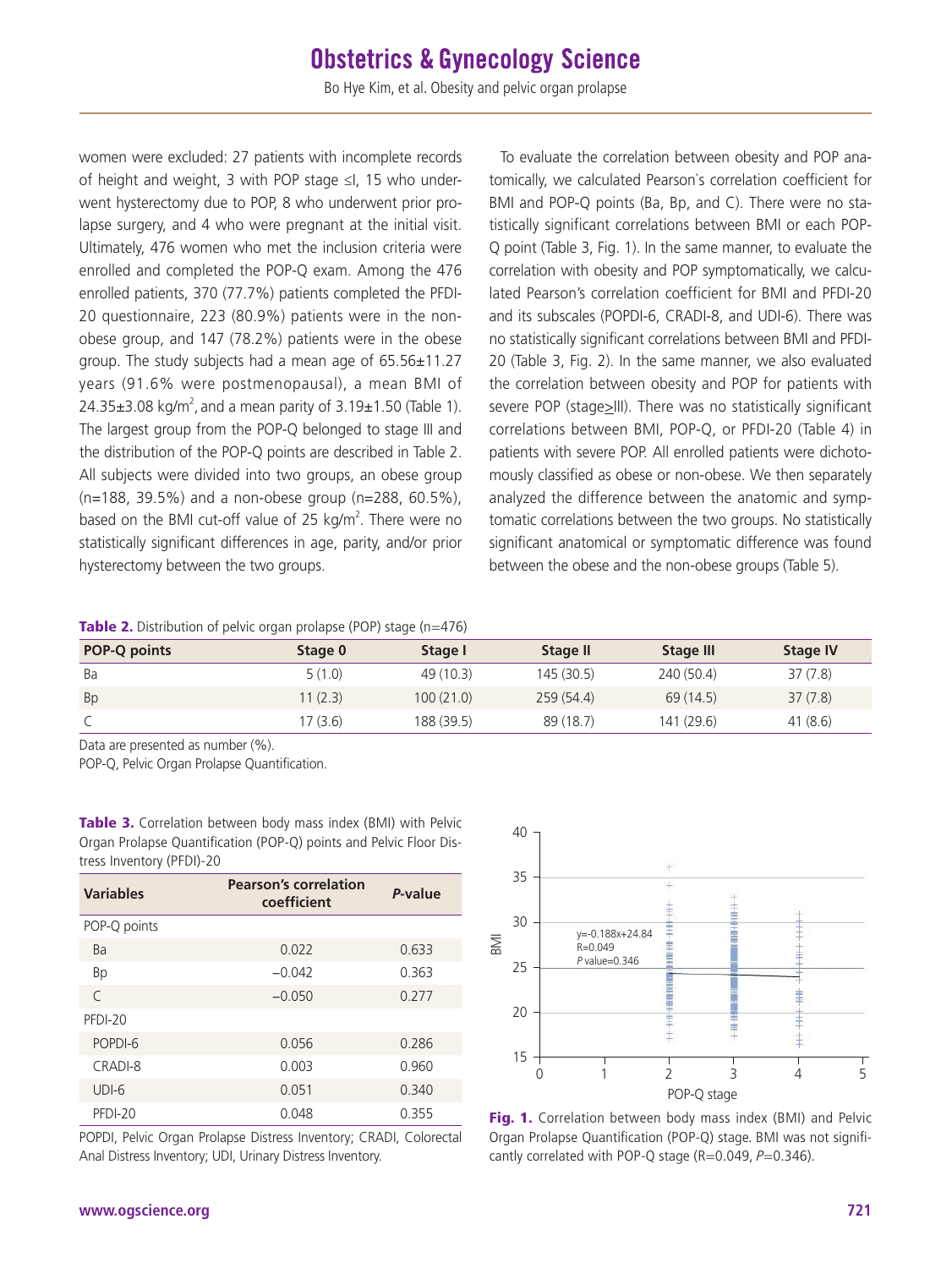## **Obstetrics & Gynecology Science**

Vol. 63, No. 6, 2020



Fig. 2. Correlation between body mass index (BMI) and Pelvic Floor Distress Inventory (PFDI)- 20. BMI was not significantly correlated with PFDI-20 (R=0.036, P=0.437).

Table 4. Correlation between body mass index (BMI) with Pelvic Organ Prolapse Quantification (POP-Q) points and Pelvic Floor Distress Inventory (PFDI)-20 for ≥stage 3 (n=337)

| <b>Variables</b> | <b>Pearson's correlation</b><br>coefficient | P-value |
|------------------|---------------------------------------------|---------|
| POP-Q point      |                                             |         |
| Ba               | 0.026                                       | 0.571   |
| Bp               | $-0.040$                                    | 0.381   |
| $\subset$        | $-0.055$                                    | 0.227   |
| PFDI-20          |                                             |         |
| POPDI-6          | 0.048                                       | 0.359   |
| CRADI-8          | 0.005                                       | 0.924   |
| $UDI-6$          | 0.049                                       | 0.357   |
| PFDI-20          | 0.045                                       | 0 391   |

POPDI, Pelvic Organ Prolapse Distress Inventory; CRADI, Colorectal Anal Distress Inventory; UDI, Urinary Distress Inventory.

### **Discussion**

Obesity has been consistently identified as a risk factor for pelvic floor disorder. The most probable mechanism of POP development in obese women is the increased intraabdominal pressure that causes weakening of the pelvic floor muscles and fascia [11]. However, previous studies that evaluated the relationship between obesity and POP illustrated inconsistent results. The prevalence of obesity has been increasing globally, and a better understanding of how obesity influences POP is crucial as unlike age and parity, obesity is a modifiable factor.

Table 5. Difference in Pelvic Organ Prolapse Quantification (POP-Q) points and Pelvic Floor Distress Inventory (PFDI)-20 between obese/non-obese groups

| <b>Variables</b> | Obese group     | Non-obese<br>group | P-value |
|------------------|-----------------|--------------------|---------|
| POP-Q points     |                 |                    |         |
| Ba               | $1.9{\pm}2.3$   | $1.5 \pm 2.3$      | 0.052   |
| <b>Bp</b>        | $0.3+2.2$       | $0.3+2.5$          | 0.874   |
| $\subset$        | $-0.1+3.8$      | $-0.3+3.6$         | 0.574   |
| PFDI-20          |                 |                    |         |
| POPDI-6          | $47.5 \pm 23.9$ | $432+724$          | 0.083   |
| CRADI-8          | $199+188$       | $190+182$          | 0.537   |
| $UDI-6$          | $336+741$       | $303+220$          | 0.191   |
| PFDI-20          | $991 + 537$     | $908+497$          | 0 1 3 1 |

Data are presented as mean±standard deviation.

POPDI, Pelvic Organ Prolapse Distress Inventory; CRADI, Colorectal Anal Distress Inventory; UDI, Urinary Distress Inventory.

In our study, obesity was not shown to be significantly related to POP anatomically or symptomatically. In contrast to our study, Hendrix et al. reported that there was a significant association between BMI and POP in overweight (BMI 25–30 kg/m<sup>2</sup>) and obese women (BMI  $\geq$ 30 kg/m<sup>2</sup>) via data from the Women's Health Initiative study [12]. In that study, POP was assessed by visual inspection during the valsalva maneuver in the supine position, not by a standardized POP-Q exam. Shalom et al. [13] evaluated the correlation between obesity and POP by BMI and a standardized POP-Q exam. Consistent with our study, they reported that no significant correlation was established between BMI and POP severity.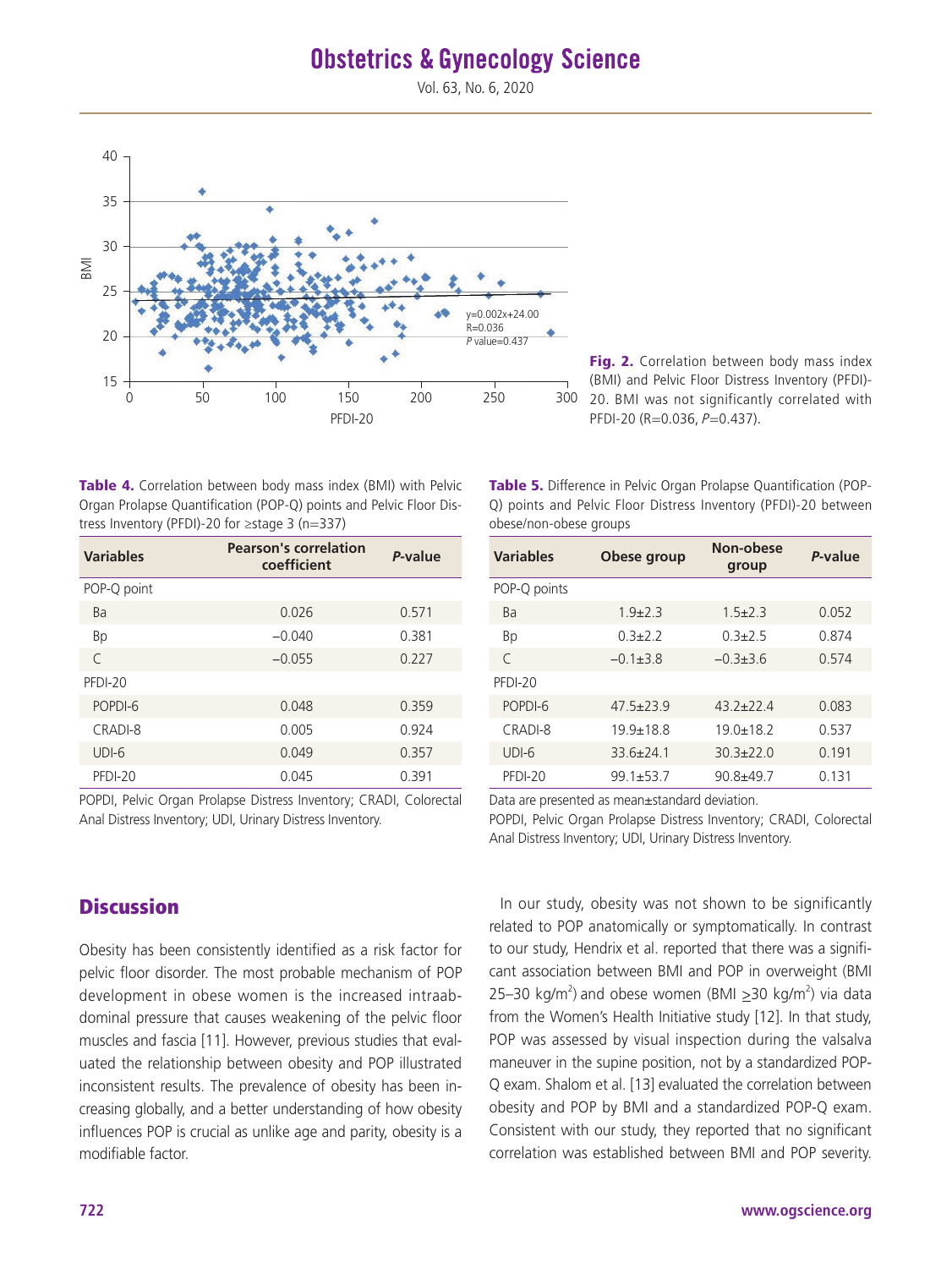Giri et al. published a systematic review and meta-analysis of the association between obesity and POP [14], and dichotomously assessed the risk ratio between obese and nonobese women (as defined by WHO). In contrast to our study, obesity was significantly associated with POP in their study. Compared with normal weight women (BMI <25 kg/m<sup>2</sup>), overweight women (BMI 25–30 kg/m<sup>2</sup>) and obese women (BMI  $\geq$ 30 kg/m<sup>2</sup>) had risk ratios of at least 1.36 (95% confidence interval [CI], 1.20–1.53) and 1.47 (95% CI, 1.35–1.59), respectively. The authors did not include studies that used a continuous variable analysis. Vergeldt et al. [15] performed a systematic review of risk factors for POP and recurrence. In that study, a higher BMI as a dichotomous variable was a significant risk factor; however, BMI as a continuous variable had no association with POP. We performed dichotomous variable and continuous variable analyses to confirm the discrepancy between the two analyses. However, there were no significant correlations between either analyses.

Symptom distress due to POP is clinically significant and an investigation of the correlation between obesity and POP symptoms via a validated tool is also important. However, the correlation between obesity and POP symptom distress has been inconsistently reported in previous studies. We evaluated the correlation by a validated tool (PFDI-20 and its subscales), and no significant correlation was noted in our study. Uustal Fornell et al. [16] reported that being overweight or obese were strongly related to urinary and fecal incontinence, but not to POP symptoms. Bradley et al. [17] did not find a positive correlation between obesity and prolapse symptoms. This is consistent with our results. We also attempted to evaluate the correlation in patients with more severe prolapse. However, there was no significant correlation between obesity and POP anatomically or symptomatically in patients with severe POP (greater than stage III). Consistent with our findings, Shalom et al. [13] and Washington et al. [18] found that there was no significant correlation between BMI and prolapse severity.

With respect to obesity, there are differences between Korean women and Western women. According to the WHO guidelines, the cut-off value of obesity is defined as a BMI  $\geq$ 30 kg/m<sup>2</sup>, which was the cut-off value used in previous studies. However, the WHO obesity cut-off value for obesity for Asians is 25 kg/m<sup>2</sup>; therefore, here, we defined obesity as a BMI  $\geq$ 25 kg/m<sup>2</sup>. In our study, only 4.4% (21/476) of the patients had a BMI  $\geq$ 30 kg/m<sup>2</sup>. In contrast, 33.4% of US

women had a BMI  $\geq$ 30 kg/m<sup>2</sup> [19]. Therefore, with respect to the correlation between obesity and POP, a study for Korean women may have clinical significance.

However, studies for Korean women are rare and have demonstrated conflicting results. Kim et al. evaluated the risk factors for pelvic organ prolapse, and found that BMI was not significantly correlated with POP stage (*P*=0.271) [20]. Seo and Kim [21] evaluated pelvic organ support and the prevalence of POP via the POP-Q exam for Korean women. In their study, BMI showed a significant correlation with increasing POP-Q stage (*P*<0.001). Furthermore, the correlation of obesity and POP was not the primary aim in the above studies. To our knowledge, this is the first study that comprehensively evaluated the relationship between obesity and POP in Korean women. Although controversy exists, most of the studies for Western women showed a significant correlation between obesity and POP. Though diagnostic criteria for obesity is different between Western and Asian women, the present study showed that there was no significant correlation between obesity and POP severity anatomically or symptomatically in Korean women. The cause of different results between Western and Asian women is not clear. Further large, well-designed studies in Asian women may explain the discrepancy in these results.

The strength of this study is that we evaluated the correlation between obesity and POP anatomically as well as symptomatically. Furthermore, we also analyzed the data by dichotomous and continuous variables. Another strength is that we used a standardized tool for the anatomic and symptomatic evaluation of POP (POP-Q was used for anatomic evaluation, and PFDI-20 for symptomatic evaluation). There are some limitations of this study. First, this was a retrospective and cross-sectional study. Second, the enrolled women were restricted to patients with POP, therefore potentially limiting the generalizability of our results. Third, all patients underwent the POP-Q exam, but not all patients completed the PFDI-20, which may result in bias in the interpretation.

In conclusion, obesity was not significantly correlated with POP severity, anatomically or symptomatically, in Korean women. As noted earlier, diagnostic criteria for obesity is different between Western and Asian women and studies for Asian women are very scarce. Thus, further studies in Asian women are essential in order to confirm our findings.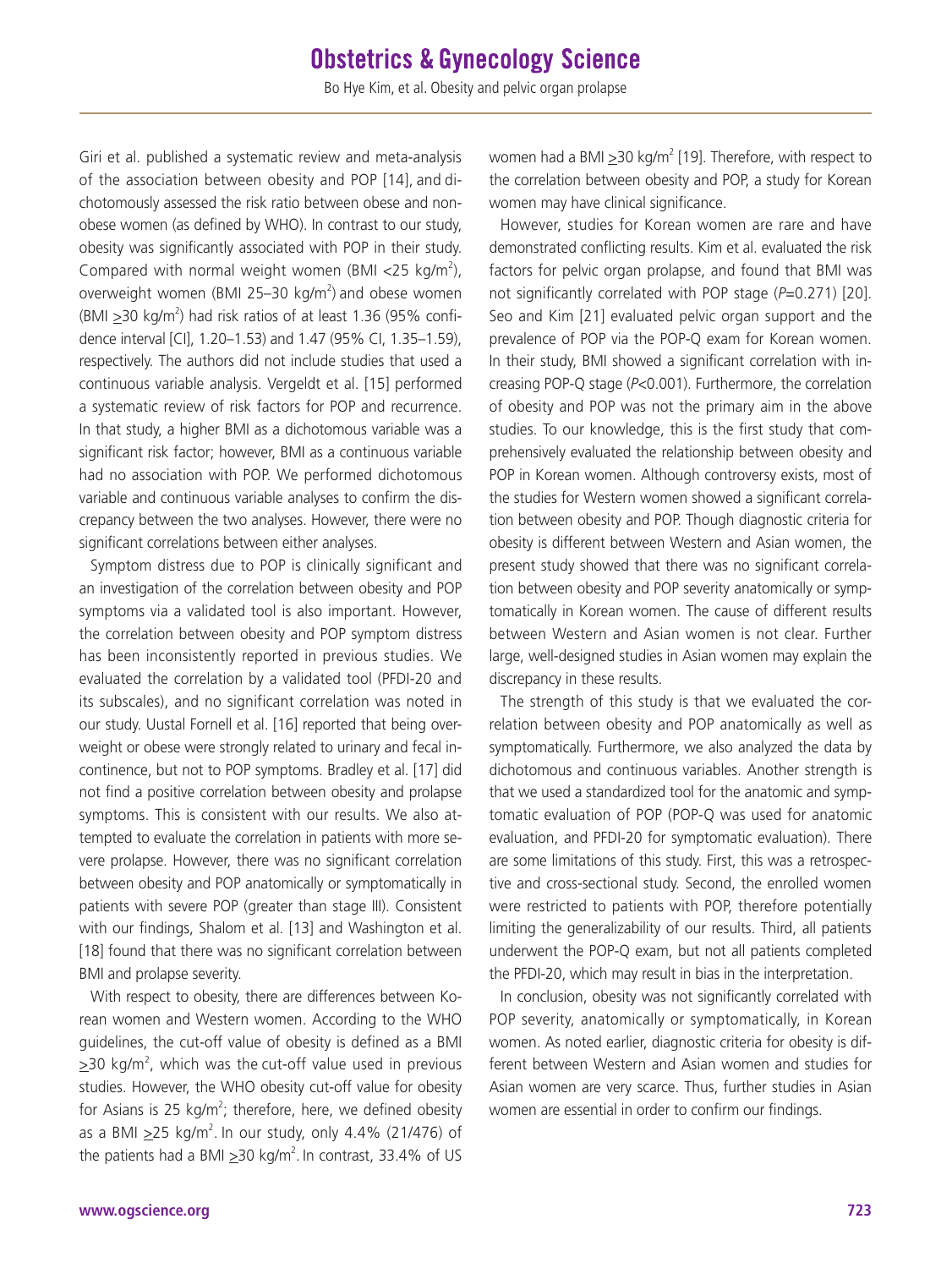Vol. 63, No. 6, 2020

## Conflict of interest

No potential conflict of interest relevant to this article was reported.

### Ethical approval

This study was approved by the Institutional Review Board (IRB) of CHA Bundang Medical Center (IRB No. 2018-12- 026) and performed in accordance with the principles of the Declaration of Helsinki.

### Patient consent

Informed consent was waived because of the retrospective study design.

### References

- 1. Barber MD, Maher C. Epidemiology and outcome assessment of pelvic organ prolapse. Int Urogynecol J Pelvic Floor Dysfunct 2013;24:1783-90.
- 2. Olsen AL, Smith VJ, Bergstrom JO, Colling JC, Clark AL. Epidemiology of surgically managed pelvic organ prolapse and urinary incontinence. Obstet Gynecol 1997;89:501-6.
- 3. Nygaard I, Barber MD, Burgio KL, Kenton K, Meikle S, Schaffer J, et al. Prevalence of symptomatic pelvic floor disorders in US women. JAMA 2008;300:1311-6.
- 4. Mant J, Painter R, Vessey M. Epidemiology of genital prolapse: observations from the Oxford Family Planning Association Study. Br J Obstet Gynaecol 1997;104:579- 85.
- 5. Richter HE, Burgio KL, Clements RH, Goode PS, Redden DT, Varner RE. Urinary and anal incontinence in morbidly obese women considering weight loss surgery. Obstet Gynecol 2005;106:1272-7.
- 6. Erekson EA, Sung VW, Myers DL. Effect of body mass index on the risk of anal incontinence and defecatory dysfunction in women. Am J Obstet Gynecol 2008;198:596.e1-4.
- 7. Leeners B, Geary N, Tobler PN, Asarian L. Ovarian hor-

mones and obesity. Hum Reprod Update 2017;23:300- 21.

- 8. Bump RC, Mattiasson A, Bø K, Brubaker LP, DeLancey JO, Klarskov P, et al. The standardization of terminology of female pelvic organ prolapse and pelvic floor dysfunction. Am J Obstet Gynecol 1996;175:10-7.
- 9. Yoo EH, Jeon MJ, Ahn KH, Bai SW. Translation and linguistic validation of Korean version of short form of pelvic floor distress inventory-20, pelvic floor impact questionnaire-7. Obstet Gynecol Sci 2013;56:330-2.
- 10. Yoon JL, Cho JJ, Park KM, Noh HM, Park YS. Diagnostic performance of body mass index using the Western Pacific Regional Office of World Health Organization reference standards for body fat percentage. J Korean Med Sci 2015;30:162-6.
- 11. Hunskaar S. A systematic review of overweight and obesity as risk factors and targets for clinical intervention for urinary incontinence in women. Neurourol Urodyn 2008;27:749-57.
- 12. Hendrix SL, Clark A, Nygaard I, Aragaki A, Barnabei V, McTiernan A. Pelvic organ prolapse in the Women's Health Initiative: gravity and gravidity. Am J Obstet Gynecol 2002;186:1160-6.
- 13. Shalom DF, Lin SN, St Louis S, Winkler HA. Effect of age, body mass index, and parity on Pelvic Organ Prolapse Quantification system measurements in women with symptomatic pelvic organ prolapse. J Obstet Gynaecol Res 2012;38:415-9.
- 14. Giri A, Hartmann KE, Hellwege JN, Velez Edwards DR, Edwards TL. Obesity and pelvic organ prolapse: a systematic review and meta-analysis of observational studies. Am J Obstet Gynecol 2017;217:11-26.e3.
- 15. Vergeldt TF, Weemhoff M, IntHout J, Kluivers KB. Risk factors for pelvic organ prolapse and its recurrence: a systematic review. Int Urogynecol J Pelvic Floor Dysfunct 2015;26:1559-73.
- 16. Uustal Fornell E, Wingren G, Kjølhede P. Factors associated with pelvic floor dysfunction with emphasis on urinary and fecal incontinence and genital prolapse: an epidemiological study. Acta Obstet Gynecol Scand 2004;83:383-9.
- 17. Bradley CS, Zimmerman MB, Wang Q, Nygaard IE; Women's Health Initiative. Vaginal descent and pelvic floor symptoms in postmenopausal women: a longitudinal study. Obstet Gynecol 2008;111:1148-53.